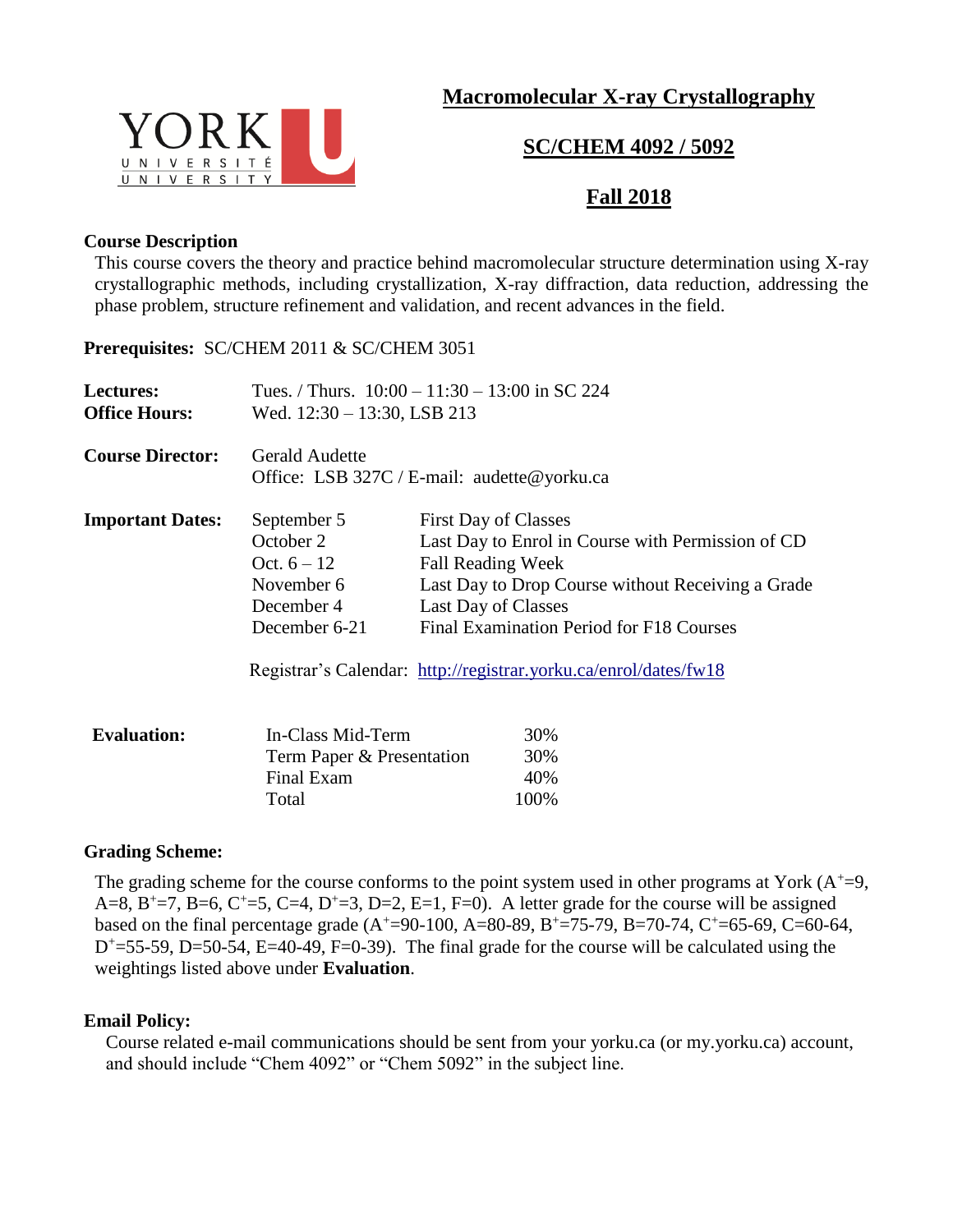## **Missed Exams:**

- A medical certificate and Attending Physician's Statement must be submitted for any missed midterm/quiz. This documentation must be submitted within 3 working days of the missed exam. If no documentation is submitted, the mark assigned to that midterm/quiz will be zero.
- Four (4) working days after a midterm/quiz, a deferred exam will be scheduled, to be held not more than ten (10) working days after the originally scheduled midterm/quiz. Failure to write the deferred midterm/quiz will result in the mark associated with that exam as zero.

# **Remarking Policy:**

- If, after graded exams are returned, there is a question concerning the grading of the exam, the entire exam should be returned for remarking.
- All requests for remarking must be made in writing and must be submitted to the CD no later than the end of lecture 1 week after the exam is returned in class. The request should include your name, student number, date of request, identify the question of concern and briefly explain the scientific reason why your answer merits further consideration.
- Note that the *entire* exam will be remarked and that any exams, or portions of exams written in pencil will not be re-graded.

# **Academic Integrity:**

York students are expected to maintain high standards of academic integrity and to abide by rules set forth by York University. Any cases of academic misconduct will be treated accordingly. Ignorance of the Policies is not an acceptable excuse and students are strongly encouraged to become familiar with such Policies. The link to the Academic Integrity for Students web-site [\(www.yorku.ca/academicintegrity/students/index.htm\)](http://www.yorku.ca/academicintegrity/students/index.htm) is provided for convenience. Students MUST also complete the Academic Integrity Tutorial [\(www.yorku.ca/tutorial/academic\\_integrity/\)](http://www.yorku.ca/tutorial/academic_integrity/) if they haven't already done so.

# **Counselling and Disabilities:**

- According to York University policy, arrangements for students with disabilities should be made before the start of the academic term. Failure to notify the CD to your needs in a timely manner may jeopardize the opportunity to arrange for academic accommodation. [\(www.yorku.ca/web/futurestudents/requirements/disabilities.html\)](http://www.yorku.ca/web/futurestudents/requirements/disabilities.html)
- Attending university and coping with all the expectations, over and above other responsibilities you may have outside school, can be very challenging. A number of options are available to you, on and off campus, to help you deal and cope with difficult situations. For example, York University offers personal counselling services (www.yorku.ca/cds/pcs). They are located in Room N110 of the Bennett Centre for Student Services and can be reached at ext. 55297). Alternatively, postsecondary students in Ontario can call 1-866-925-5454 to reach the Good2Talk helpline (www.good2talk.ca).

# **Course Outline**

- 1. History
- 2. Preparation of Samples
- 3. Crystallization
- 4. Diffraction Theory
- 5. Symmetry, systematic absences
- 6. Structure Factors, Fourier Transforms, Convolutions, Patterson Synthesis
- 7. X-ray Sources, Detectors